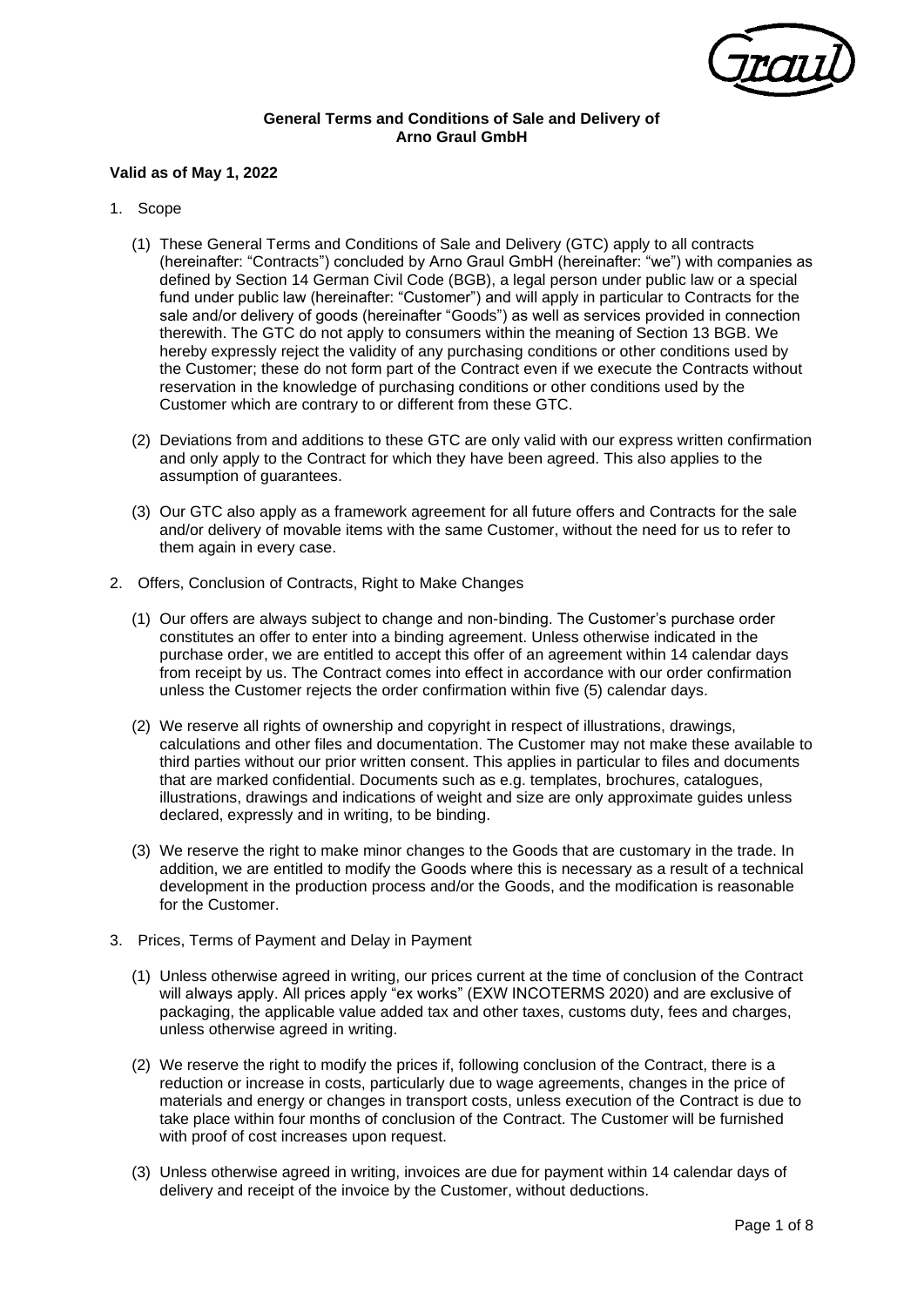

- (4) Unless otherwise agreed in writing, bills of exchange and cheques are not permitted methods of payment.
- (5) The Customer is only entitled to a set-off or retention, even after due notice of defects, if its counter-claims have been upheld by a final court judgement, are undisputed or are reciprocal (synallagmatic) to the main claim so that, in the case of defective Goods, the Customer's counter-claims, particularly under Clause 8 (8), sentence 2 of these GTC, remain unaffected.
- (6) In the event that, following conclusion of the Contract, there is a significant deterioration or change in the Customer's financial circumstances, which jeopardises our right to counterperformance, or if such a situation already existed for the Customer at the time of conclusion of the Contract but only becomes known to us subsequently, we may refuse to effect performance until counter-performance has been completed. A significant deterioration is particularly likely in the event of enforcement measures against the Customer, rejection of a major loan, the issuing of bad cheques and bill protests. In such cases, we can impose on the Customer a reasonable time limit for counter-performance or provision of security concurrent to our own performance. If counter-performance or provision of security is not then effected, we are entitled to rescind the Contract. This applies without prejudice to our other statutory rights.
- 4. Delivery Dates and Performance Periods
	- (1) Delivery dates and performance periods are only binding if we confirm this expressly and in writing. Commencement of the delivery period requires clarification of all technical questions between the contracting parties.
	- (2) Delivery dates and performance periods will be extended by a reasonable amount if the Customer fails to comply on time with its duty to cooperate, or requires changes to the Goods. The Customer is in particular responsible for providing us with all the documents, information, templates, samples and other information and items, which it is required to submit, on time and in the correct format, and, where applicable, to create the technical, structural, staffing and organisational conditions for deployment of the Goods or similar services (e.g. assembly, installation, entry into service, set-up/adjustment).
	- (3) Compliance with delivery dates and performance periods is subject to the proviso that we receive correct and on-time delivery from our own suppliers. We will notify the Customer as soon as possible of any impending delays.
	- (4) External occurrences that are unrelated to business operations and cannot be averted even by exercising the utmost reasonable care (hereinafter: Force Majeure), in particular floods, earthquakes and other natural disasters, disease, epidemics, pandemics, war, civil disturbance, embargoes and other official measures or restrictions, will release the contracting parties from their performance obligations for the duration of the disruption and to the extent of its effects.
	- (5) The contracting party that is prevented from effecting contractual performance due to Force Majeure is obliged (i) to notify the other party, where reasonable in writing and without delay, of the occurrence of Force Majeure and regularly report in writing on its likely impact, (ii) to take all reasonable measures to avert the obstruction of contractual performance and bring it to an end and (iii) to take all reasonable measures to mitigate the consequences of the Force Majeure for the other respective party.
	- (6) Where the occurrences releasing the parties from their performance obligations continue for longer than eight (8) weeks, or if it is likely that the said occurrences will last longer than eight (8) weeks, the respective recipient of performance will be entitled to rescind the Contract that is affected by the said occurrences. Insofar as the Contract is a continuing obligation, the respective recipient of performance is entitled to effect extraordinary termination accordingly.
- 5. Delivery and Transfer of Risk
	- (1) Deliveries will be "ex works" (EXW INCOTERMS 2020), unless otherwise agreed in writing.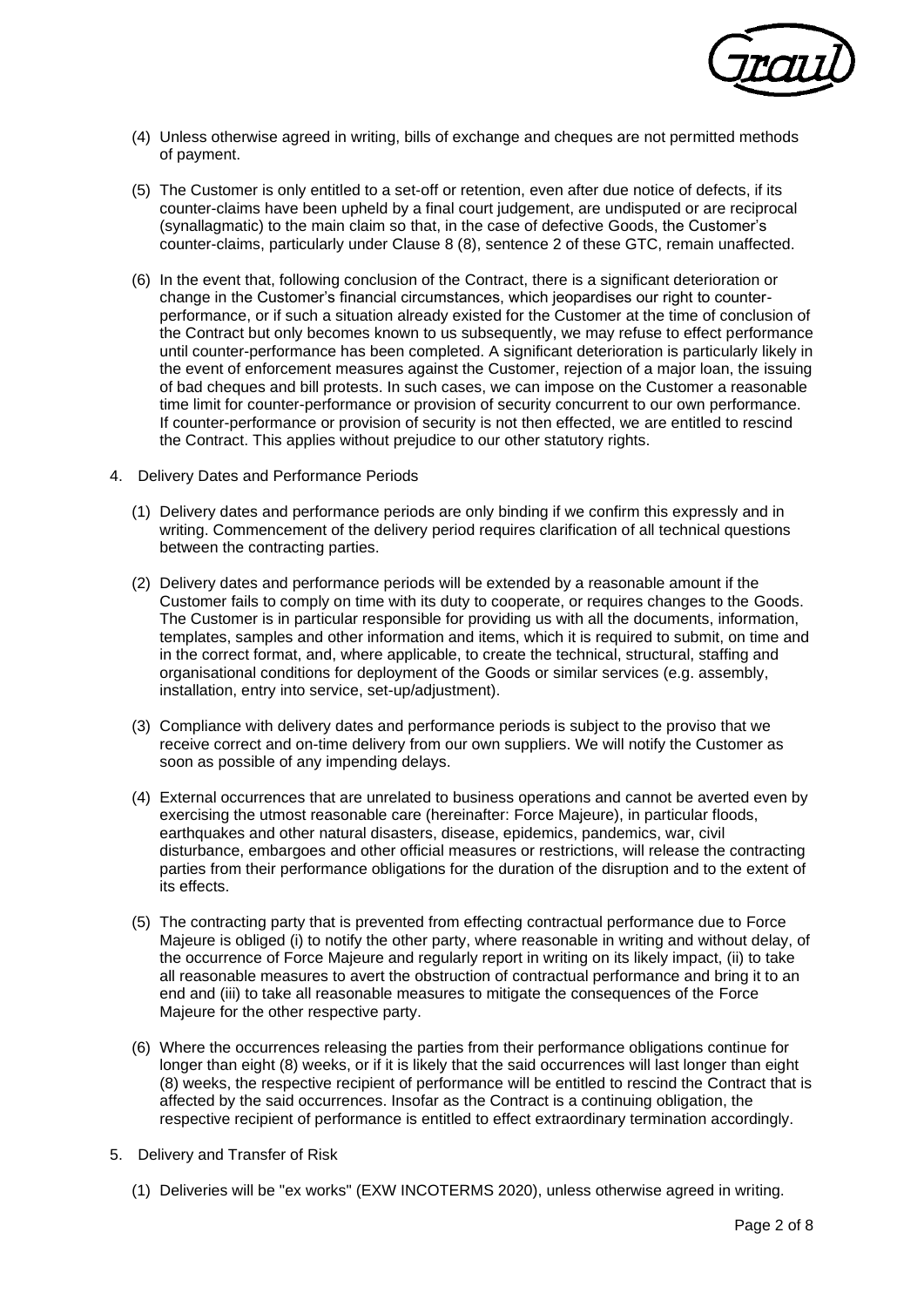

- (2) Partial deliveries are permitted provided that this is reasonable for the Customer.
- (3) Where it is agreed, by way of an exception, that we are to effect shipment, we will send the Goods to the destination specified by the Customer. This will take place at the Customer's expense - including as regards the packaging. We are entitled to specify the shipping method (in particular the transport company and shipping route) and packaging according to our duly exercised discretion. In the cases referred to in sentence 1 of this clause, risk will pass to the Customer upon receipt by the Customer of our notification of readiness for dispatch or - if the latter is not provided for in the Contract - no later than on hand-over of the Goods to the freight forwarder, carrier or other transport agent. This also applies where partial deliveries take place or if we have also assumed performance of other services (e.g. shipping, transport or installation).
- (4) Where it is agreed, by way of an exception, that we are to effect delivery, the Customer will provide expert personnel and any necessary technical equipment (e.g. forklift) in good time to ensure that unloading takes place in a manner consistent with the Contract. The Customer will ensure that the transport vehicle can drive straight to the unloading point and that it can be unloaded there without delay. If these conditions are not met, the Customer will bear the resulting additional expenditure and loss.
- (5) If the Customer culpably breaches its duty to cooperate and thereby delays delivery of the Goods or is in default of acceptance, the Customer will bear the resulting additional expenditure. This includes, in particular, storage costs amounting to at least 0.5% of the net invoice amount for the relevant Goods for every month or part thereof, and any other damages arising. We expressly reserve the right to assert further claims.
- (6) In the event of default on acceptance or delay in delivery for which the Customer is responsible (e.g. culpable breach of duty to cooperate), the risk of accidental destruction or deterioration of the Goods will pass to the Customer.
- 6. Delayed Delivery
	- (1) In the event of delayed delivery, we are liable in accordance with the statutory provisions provided the Contract is a forward transaction (i.e. "time is of the essence" contract) or the Customer no longer has any interest in further execution of the Contract. In this case, our liability is limited to foreseeable loss which is typical of such Contracts provided we have not acted with intent, and no loss of life, physical injury or damage to health has occurred.
	- (2) In other respects, in the case of delayed delivery, the Customer may, in addition to performance, claim compensation for any loss arising from the delay. This right to damages in addition to performance is, however, limited to 0.5% of the net invoice amount for the relevant delivery for each full week of delay up to a total maximum of 5% of the net invoice amount for the relevant delivery, provided we have not acted with intent or gross negligence, and no loss of life, physical injury or damage to health has occurred. This applies without prejudice to the Customer's right to rescind the Contract following the expiry of a reasonable extension of time and/or to claim damages for non-performance pursuant to Clause 11.
- 7. Reservation of Title
	- (1) We reserve title to the delivered Goods (hereinafter: "Reserved Goods") until payment in full of all our current and future claims under the Contract and under an ongoing business relationship (secured claims).
	- (2) Reserved Goods must not be pledged or assigned by way of security. In the event of an attachment or other third-party interference with the Reserved Goods, the Customer must notify us in writing, without delay, so that we can bring third-party opposition proceedings under Section 771 Code of Civil Procedure (ZPO), and take other measures to safeguard title to the Reserved Goods. The Customer will support us in the safeguarding and enforcement of our rights of ownership. Insofar as the third party is unable to reimburse the in-court or out-of-court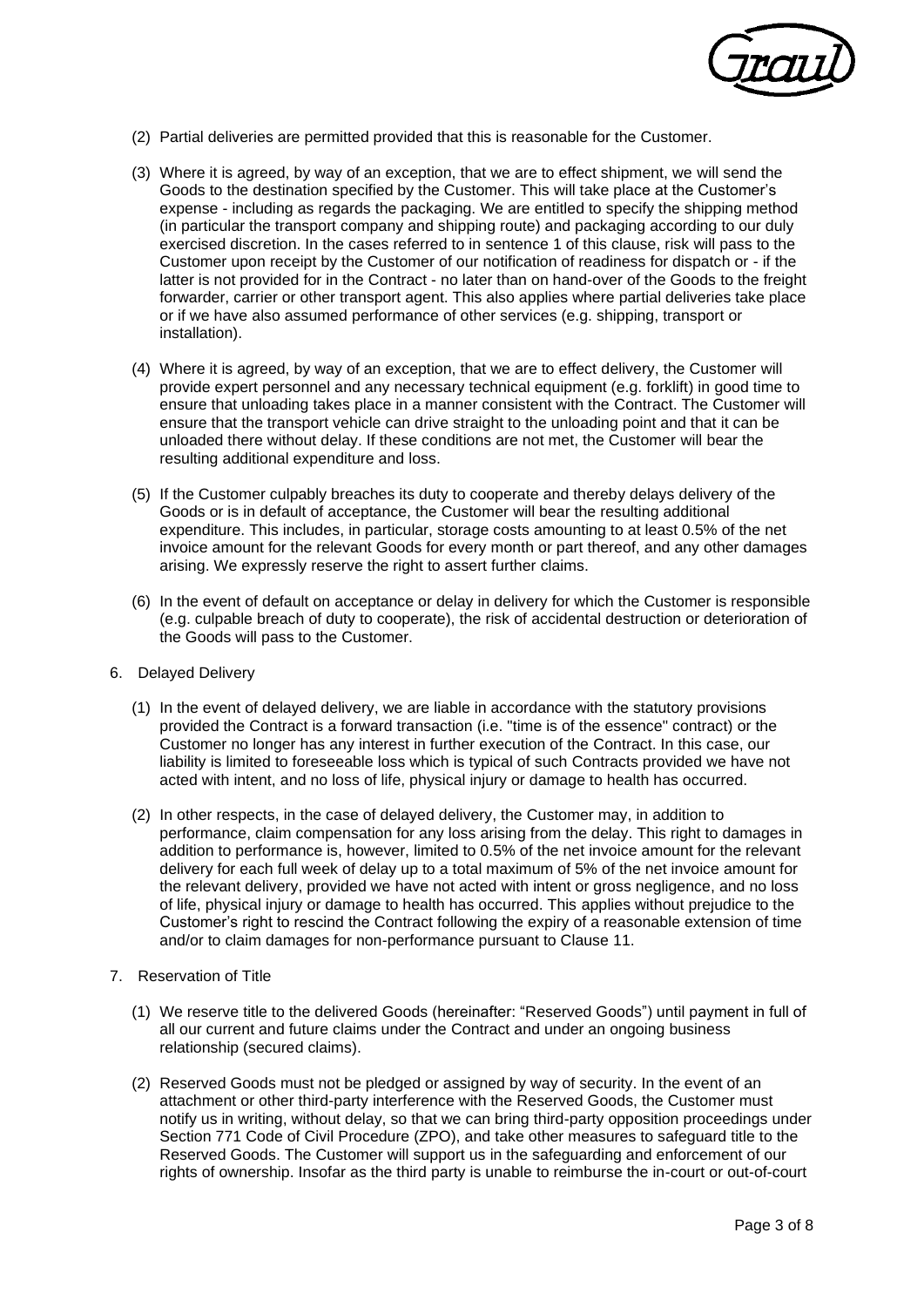

costs incurred by us in respect of a claim under Section 771 ZPO, the Customer will be liable for the deficit.

- (3) If the Reserved Goods are combined or inextricably mixed with other items which do not belong to us, we will acquire a co-ownership share of the new item in the same proportion which the value of the Reserved Goods (invoice amount including value added tax) bears to the other combined or mixed Goods at the time of the combining or mixing. If the Goods are combined or mixed in such a way that an item belonging to the Customer is considered to be the principal item, it is deemed to be agreed that the Customer will assign to us a co-ownership share of the new item in the same proportion which the value of the Reserved Goods (invoice amount including value added tax) bears to the other combined or mixed Goods at the time of the combining or mixing. We hereby accept the assignment.
- (4) If the Reserved Goods are combined or inextricably mixed with other items which do not belong to us, and the Goods are combined or mixed in such a way that an item belonging to a third party is considered to be the principal item, the Customer hereby assigns to us the claims to which it is entitled by way of remuneration for the combining or mixing, together with all ancillary rights, but only in the same proportion which the value of the Reserved Goods (invoice amount including value added tax) bears to any other items also combined or mixed with the principal item as part of the said combining or mixing at the time thereof. We hereby accept this assignment.
- (5) If the Reserved Goods are processed or transformed by the Customer, such work is always deemed to have been undertaken on our behalf, in our name and for our account as manufacturer and we are deemed to acquire title to or – if the processing or transformation is undertaken using materials from several owners or if the value of the newly created item is higher than the value of the Reserved Goods – a co-ownership share of the newly created item in the same proportion which the value of the Reserved Goods (invoice amount including value added tax) bears to this newly created item. In the event that, for any reason, such acquisition of title or of a co-ownership share by us fails to take effect, the Customer hereby assigns to us by way of security its future title to or (in the aforesaid proportion) co-ownership share of the newly created item; we hereby accept this assignment.
- (6) The Customer must store the Reserved Goods of which we have sole or shared ownership, free of charge, on our behalf. The Customer is obliged to handle the Reserved Goods with care; in particular, it is obliged to insure them adequately at replacement value, against fire, water and theft, at its own expense.
- (7) The Customer is entitled to sell the Reserved Goods in the ordinary course of business. The Customer hereby assigns to us its claims arising from the resale of the Reserved Goods, irrespective of whether or not they have been processed, combined or mixed, in the amount of our claim arising under the Contract relating to the Goods. We hereby accept this assignment. Subject to revocation, the Customer is entitled to recover the assigned receivables. This applies without prejudice to our own right to recover receivables. We will not recover the receivables ourselves or revoke the authorisation to effect recovery as long as the Customer meets its payment obligations and does not default on payment. At our request, based on reasonable grounds, the Customer is obliged to notify its customers of the assignment and to provide us with the information and documents necessary for us to assert our rights.
- 8. Material Defects
	- (1) The Customer must examine the Goods upon receipt, without delay, provided this is feasible in the ordinary course of business, and notify us in writing of any visible defects without delay but in any case within no more than five (5) working days of delivery. Defects that were not visible during the properly executed incoming Goods inspection must be reported to us in writing by the Customer, without delay, but in any case within no more than three (3) working days of discovery. Otherwise the delivered Goods are deemed to have been approved unless the defect was fraudulently concealed by us.
	- (2) Where, in the exceptional case, it is agreed that we are to effect shipment and the delivery is incomplete or transport damage is visible externally, the Customer must inform the transport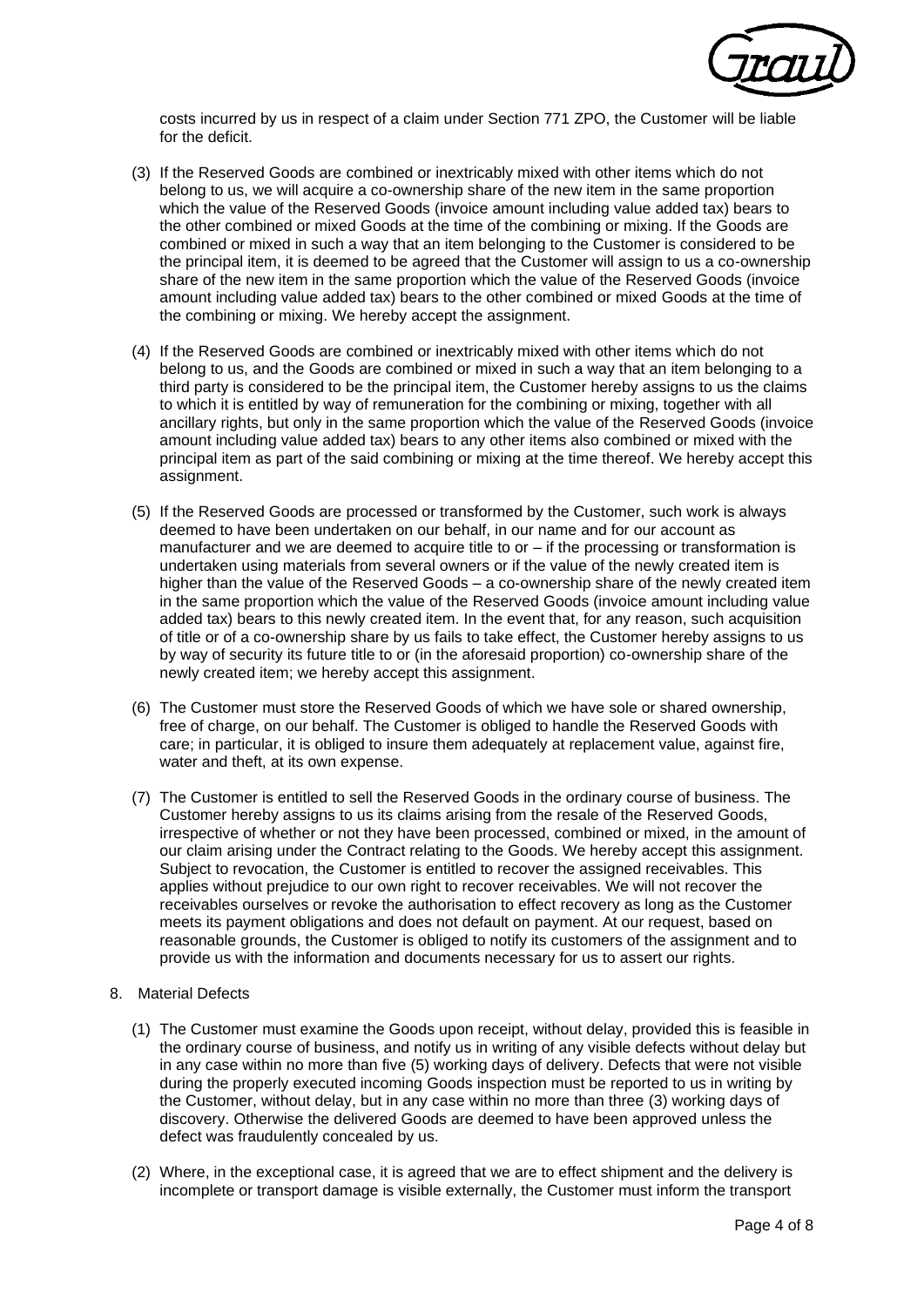

company of this upon delivery. Transport damage that is not externally visible must be reported to the transport company within seven (7) days of delivery in text form (e.g. by fax, letter or email). In any case the Customer must notify us of such report without delay.

- (3) Unless otherwise agreed, the contractually agreed characteristics of the Goods will be determined exclusively according to the agreed product specifications. The fitness of the Goods for a specific purpose has not been agreed unless a different rule is expressly concluded with the Customer in this regard. The contractually agreed characteristics of the Goods are not based on objective requirements such as their suitability for the usual purpose or features that are customary for items of this sort. Features of models and samples are only binding insofar as they have been expressly agreed as characteristics of the Goods; such agreement must be in writing. Details of characteristics and shelf life as well as other details, only constitute guarantees (within the meaning of Section 443 German Civil Code) if they have been agreed and identified as such. A guarantee requires written confirmation by our management board.
- (4) In the case of material defects, we are entitled to effect subsequent performance within a reasonable extension of time set by the Customer. We can choose the type of subsequent performance. The Customer is entitled to rescind the Contract or reduce the purchase price if subsequent performance fails, is unreasonable for the Customer, is refused by us or is not carried out within the reasonable time limit set by the Customer. Rescission is excluded solely in the case of minor defects.
- (5) In the case of subsequent performance, we are obliged to bear the necessary costs of subsequent performance insofar as these are not increased by the fact that the defective Goods were taken to a place other than the place of performance, unless the change of location corresponds to the agreed use of the Goods.
- (6) At our request, the Customer will send us the rejected Goods for inspection. If the Goods are in fact defective, we will bear the transport costs subject to Clause 8 (5). If the Goods are not defective, the Customer will bear the transport costs and all other costs resulting from the unjustified complaint.
- (7) Insofar as we were not originally obliged to install the Goods, subsequent performance does not include either de-installation of the defective Goods or re-installation of the defect-free Goods. In this case, the costs of de-installation and re-installation do not constitute costs of subsequent performance and will not be borne by us in the context of subsequent performance.
- (8) We are entitled to make subsequent performance dependent upon payment by the Customer of the price due. The Customer is however entitled to retain a reasonable proportion of the price in respect of the defect.
- (9) There is no right to claim for defects where the condition of the Goods deteriorates due to
	- unsuitable or improper storage,
	- unsuitable or improper transport,
	- use of unsuitable operating materials,
	- an improper modification of the Goods or
	- any other incorrect or improper use or treatment

by the Customer. Incorrect or improper use or treatment of the Goods exists, in particular, where the Customer disregards the information on correct use contained in our tender documents or in the operating instructions.

- (10)There is also no right to claim for defects insofar as deterioration of the Goods results from a change in the Goods that is typical for the specific type of Goods and for the way the Goods function (e.g. wear and tear typical for the Goods).
- (11) The Customer only has recourse to us under Section 445a German Civil Code (BGB) where the end-customer is a consumer or as far as we are responsible for the defect.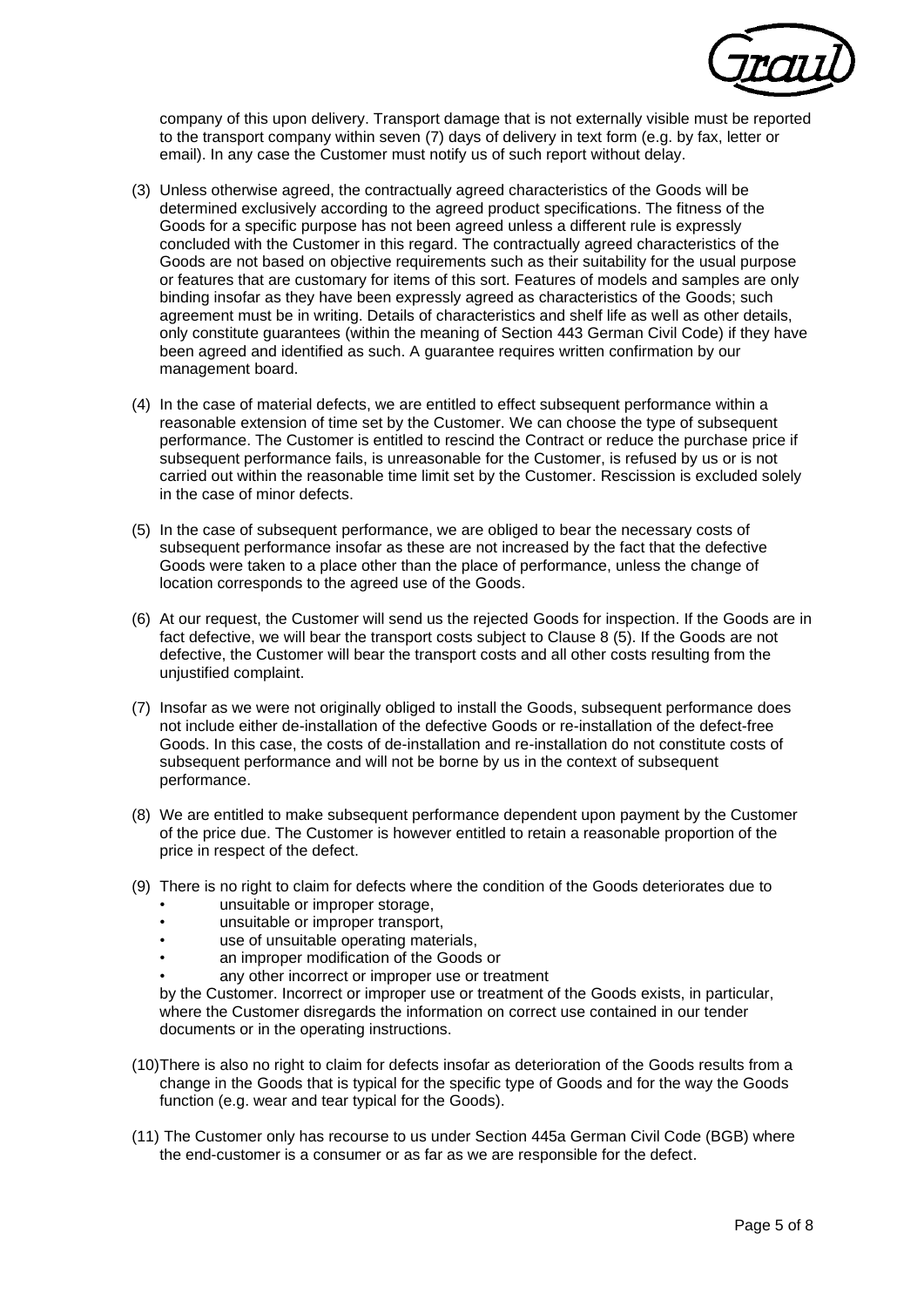

- (12)The Customer is only entitled to claim damages in accordance with the mandatory statutory provisions and Clause 11 below.
- 9. Defects in Title
	- (1) Insofar as third-party rights conflict with the contractually agreed use of the Goods, the Customer must inform us in writing, without delay, of the assertion of any such third-party rights and grant us all authorisations and powers necessary to defend the Goods against the asserted third-party rights, at its own expense.
	- (2) Insofar as third-party rights conflict with the contractually agreed use of the Goods, we will, at our own discretion, use suitable measures to eliminate the third-party rights or their assertion, acquire the licenses from the third party for the Customer at our own expense, or replace the Goods such that they no longer infringe third-party rights, if and insofar as this does not impair the contractual conformity of the Goods.
	- (3) The Customer is entitled to rescind the Contract or reduce the purchase price if subsequent performance under Clause 9 (2) is unreasonable for the Customer, is refused by us or if we fail to comply with the request to effect subsequent performance within a reasonable time limit set by the Customer. Rescission is excluded for purely minor impairments of the contractually agreed use of the Goods.
	- (4) Claims for a breach of third-party intellectual property rights or copyright are excluded if the breach results from instructions given by the Customer, or from an unauthorised change by the Customer, or from use of the Goods by the Customer in a manner not consistent with the Contract.
	- (5) A right to claim for damages in accordance with the statutory provisions and the provisions of Clause 11 only exists insofar as we were aware of the conflicting third-party rights or should have been aware of them.
- 10. Limitation Period for Defect Claims
	- (1) Claims due to material defects and defects in title will lapse on expiry of twelve (12) months from delivery of the Goods to the Customer. This does not apply (i) to any claims covered by Clause 11 or (ii) to Goods which constitute a building or which, in accordance with their customary use, have been used in a building and have caused it to be defective; in cases (i) and (ii) the statutory provisions apply.
	- (2) Claims in the context of recourse under Sections 445a and 445b BGB will lapse on expiry of twelve (12) months from delivery of the Goods to the Customer. This does not apply (i) where the end Customer is a consumer or (ii) as far as we are responsible for the defect (iii) to any claims covered by Clause 11, in which case the statutory provisions on lapse of time will apply.
- 11. Liability
	- (1) We are liable without limitation where we, our statutory representatives or vicarious agents are culpable for loss of life, physical injury and damage to health.
	- (2) We are liable for our own intentional acts and gross negligence and for the intentional acts and gross negligence of our statutory representatives and vicarious agents. Liability is however limited to foreseeable loss typical for such contracts provided that we or our statutory representatives and vicarious agents have not acted with intent, and the circumstances pursuant to Clause 11 (1) do not exist.
	- (3) We are also liable for the culpable breach, by us, our statutory representatives or vicarious agents, of obligations which are material for fulfilling the Contract and on which the Customer relies and is entitled to rely on being fulfilled. Liability is however limited to foreseeable loss typical for such contracts provided that we, our statutory representatives and vicarious agents have not acted with intent, and the circumstances pursuant to Clause 11 (1) do not exist.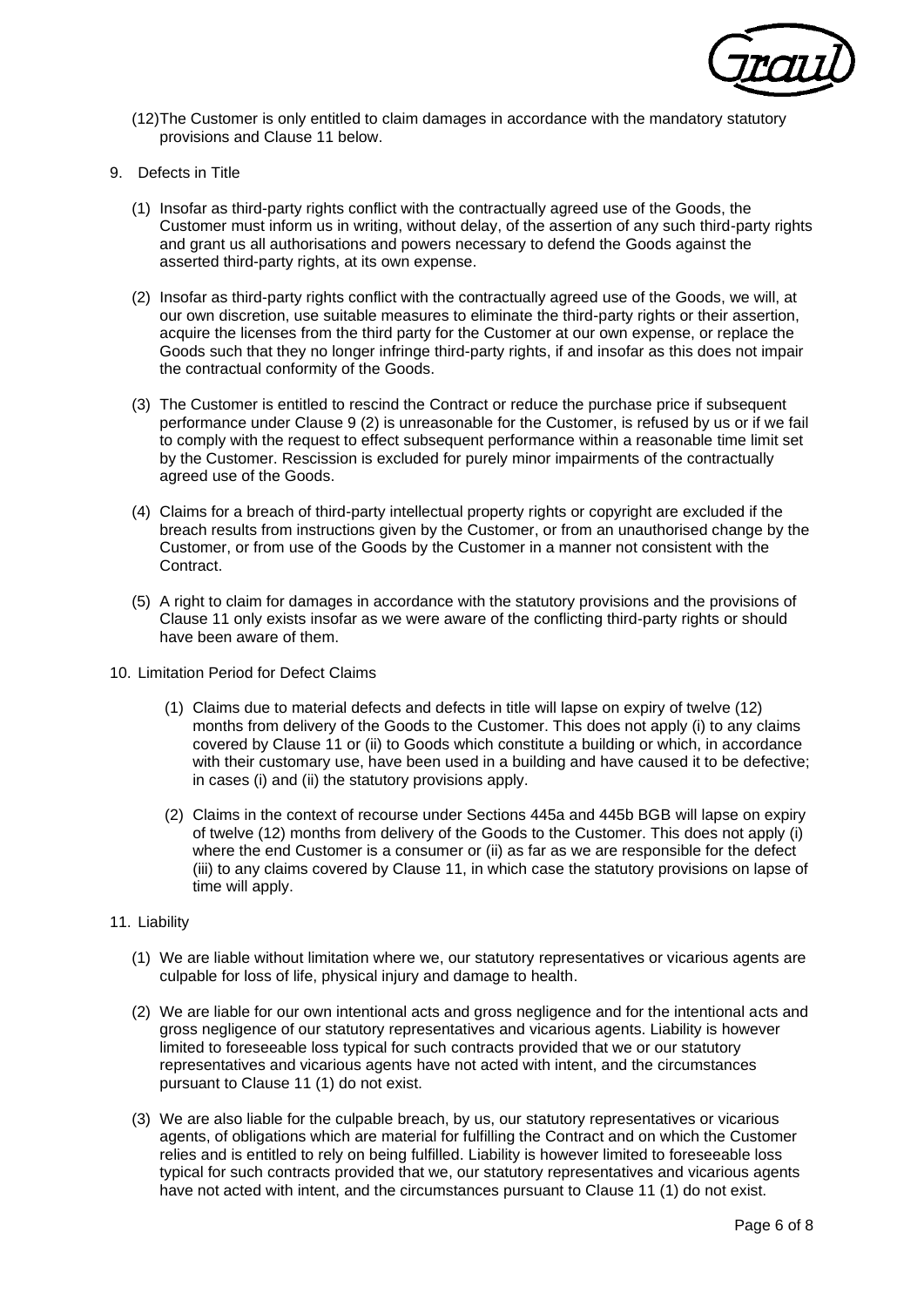

- (4) We are also liable in the event of the fraudulent concealment of a defect and where we have assumed a guarantee (within the meaning of Section 443 German Civil Code). In the latter case, the level of liability depends on the terms of the guarantee. We are also liable in cases of mandatory statutory liability such as the German Product Liability Act (Produkthaftungsgesetz).
- (5) Otherwise our liability irrespective of the legal grounds is excluded unless otherwise specified in these GTC.
- (6) To the extent that our liability is precluded or limited by the terms of the foregoing provisions, the same also applies to the personal liability of our executive bodies, statutory representatives, employees, staff and vicarious agents.
- (7) The Customer must notify us and consult with us, comprehensively and without delay, insofar as it intends to bring a claim against us pursuant to the foregoing provisions. The Customer must give us, without delay, an opportunity to investigate the claim.
- 12. Choice of Law and Jurisdiction
	- (1) These GTC and the Contracts are subject to the laws of the Federal Republic of Germany with the exclusion of the UN Convention on the International Sale of Goods (CISG).
	- (2) The competent courts in the location of our registered office have sole jurisdiction for all disputes regarding the rights and duties under these GTC and the Contracts, including as regards their validity. We are nevertheless entitled to bring an action against the Customer in the court with general jurisdiction over the Customer.
- 13. Additional Provisions for the Delivery of Chemicals
	- (1) Where deliveries involve galvanizing baths or other chemicals, Clause 8(1) of these GTC applies.
	- (2) Where, as part of our services, we set up or regenerate baths, the Customer must, without delay following performance, check that our work complies with the Contract and confirm such compliance where applicable. If the Customer confirms compliance with the Contract despite being aware of a defect in our performance of the work, the Customer is only entitled to any claim for defects pursuant to these GTC, or under statutory provisions that apply in addition to the GTC, if the Customer has expressly reserved any such rights on confirmation.
	- (3) Rights to claim for defects do not exist insofar as the condition of the newly set up or regenerated baths, or of the supplied chemicals, deteriorates due to inappropriate mixing with other chemicals by the Customer; Clause 8 (9) of these GTC also applies to newly set up or regenerated baths and supplied chemicals.
- 14. Advice, Planning, Statutory Provisions
	- (1) Where we advise the Customer in connection with the conclusion of the Contract we will do so to the best of our knowledge. Details and information about the suitability and application of the Goods are non-binding and do not release the Customer from carrying out its own examinations and tests regarding the suitability of the delivered Goods for the intended purposes unless we have expressly assumed an obligation to carry out advisory services.
	- (2) Insofar as we develop equipment or installations jointly with the Customer, we are not obliged to achieve a specific development result unless we have expressly agreed on an obligation to achieve a specific development result with the Customer.
	- (3) The Customer is responsible for checking whether operations involving the Goods requires an official permit and whether operations comply with public law provisions.
- 15. Installation and Other Services